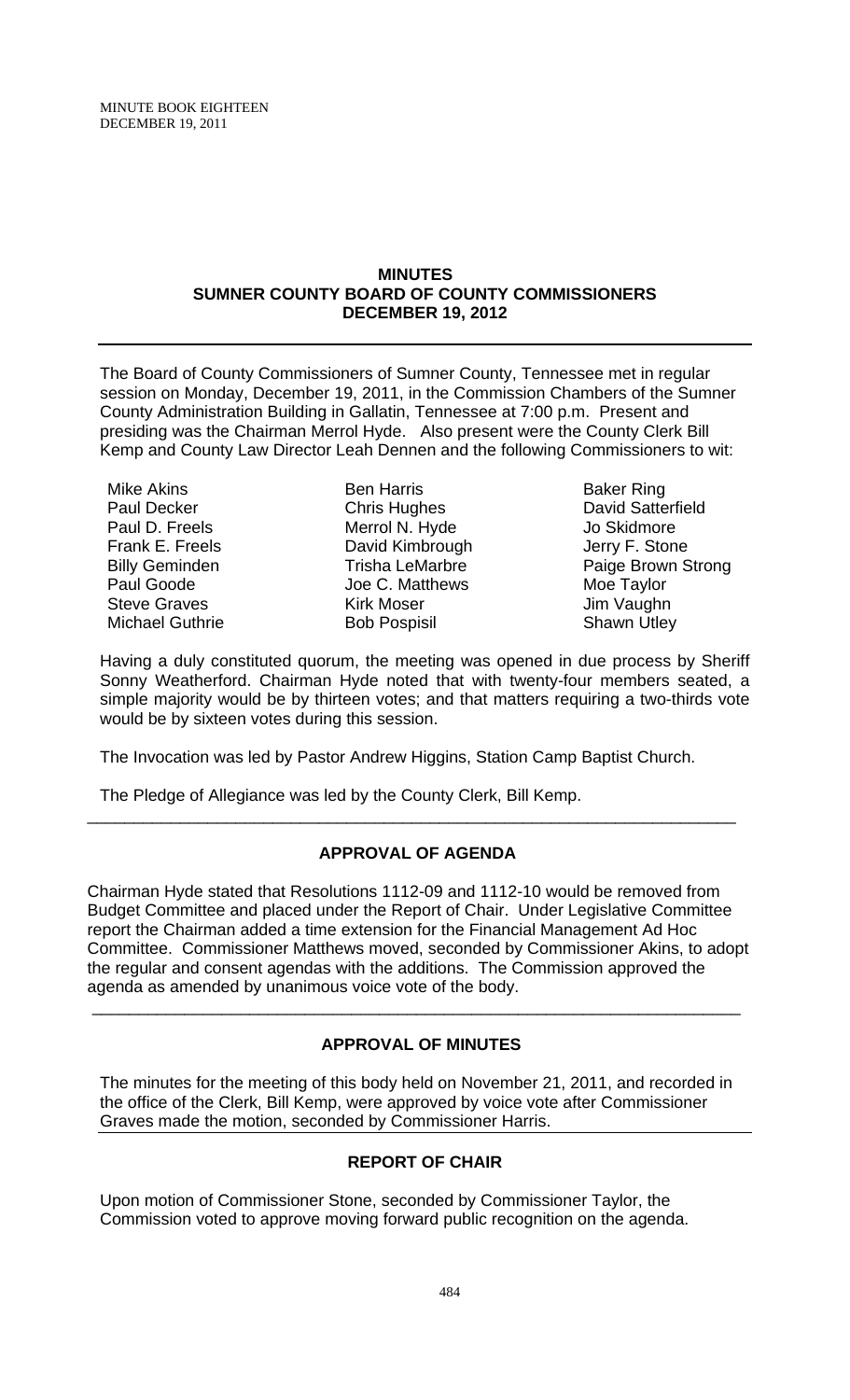Commissioner Moser read the following certificate into the record:

### **A RESOLUTION HONORING THE HENDERSONVILLE CHRISTIAN ACADEMY FOOTBALL TEAM**

 **WHEREAS,** the Hendersonville Christian Academy football team led by Coach Jeff Overby and his outstanding coaching staff have won the third consecutive Tennessee Athletic Association of Christian Schools (TAACS) State Football Championship; and

**WHEREAS**, the Hendersonville Christian Academy football team played with pride and spirit and through their diligent efforts have brought honor to themselves, their school and Sumner County by their outstanding performance and dedicated efforts; and

**WHEREAS**, Devin Humphress was named the Most Valuable Player and he was joined on the all-state team by Ethan Fields, Seth Thornton, Slater Stovall and Mack Keller and along with the other members of the team played with pride and dignity and through their gallant struggles has demonstrated the benefits of unbreakable spirit, teamwork and dedication.

**NOW THEREFORE, BE IT RESOLVED** by the Sumner County Board of County Commissioners meeting in regular session on this the  $19<sup>th</sup>$  day of December, 2011, that this body does hereby congratulate and commend the Hendersonville Christian Academy football team for their award winning, recordbreaking, outstanding season; and

**BE IT FURTHER RESOLVED** that this resolution shall be spread on the minutes of this body and the Clerk is to furnish a copy of this resolution to the Hendersonville Christian Academy football team and Coach Jeff Overby.

\_\_\_\_\_\_\_\_\_\_\_\_\_\_\_\_\_\_\_\_\_\_\_\_\_\_\_\_\_\_\_\_\_\_\_\_\_\_\_\_\_\_\_\_\_\_\_\_\_\_\_\_\_\_\_\_\_\_\_\_\_\_\_\_

 Upon motion of Commissioner Moser, seconded by Commissioner Skidmore, the Commission voted to approve recognition of the Hendersonville Christian Academy football team and Coach Jeff Overby.

Commissioner Skidmore read the following certificate into the record:

### **A RESOLUTION HONORING DANIELLE LONG**

 $\frac{1}{2}$  ,  $\frac{1}{2}$  ,  $\frac{1}{2}$  ,  $\frac{1}{2}$  ,  $\frac{1}{2}$  ,  $\frac{1}{2}$  ,  $\frac{1}{2}$  ,  $\frac{1}{2}$  ,  $\frac{1}{2}$  ,  $\frac{1}{2}$  ,  $\frac{1}{2}$  ,  $\frac{1}{2}$  ,  $\frac{1}{2}$  ,  $\frac{1}{2}$  ,  $\frac{1}{2}$  ,  $\frac{1}{2}$  ,  $\frac{1}{2}$  ,  $\frac{1}{2}$  ,  $\frac{1$ 

**WHEREAS,** Miss Danielle Long recently was honored in the nation's capital for her contribution toward increasing public awareness of kidney disease; and

**WHEREAS**, Miss Long is an eighth grade student at Merrol Hyde Magnet School and an avid artist, as well as a kidney patient herself; and

**WHEREAS,** Miss Long was recognized in Washington D.C. by the American Kidney Fund and was named "Calendar Kids Cover Artist" at The Hope Affair Gala, and for her efforts her artwork will be featured on the cover of the 2012 American Kidney Fund wall calendar; and

**WHEREAS,** it is appropriate that Miss Long be recognized for the very significant contribution she has made in the lives of numerous citizens by aiding in the fight to help those with kidney disease.

**NOW, THEREFORE BE IT RESOLVED** by the Sumner County Board of County Commissioners meeting in regular session on this the  $19<sup>th</sup>$  day of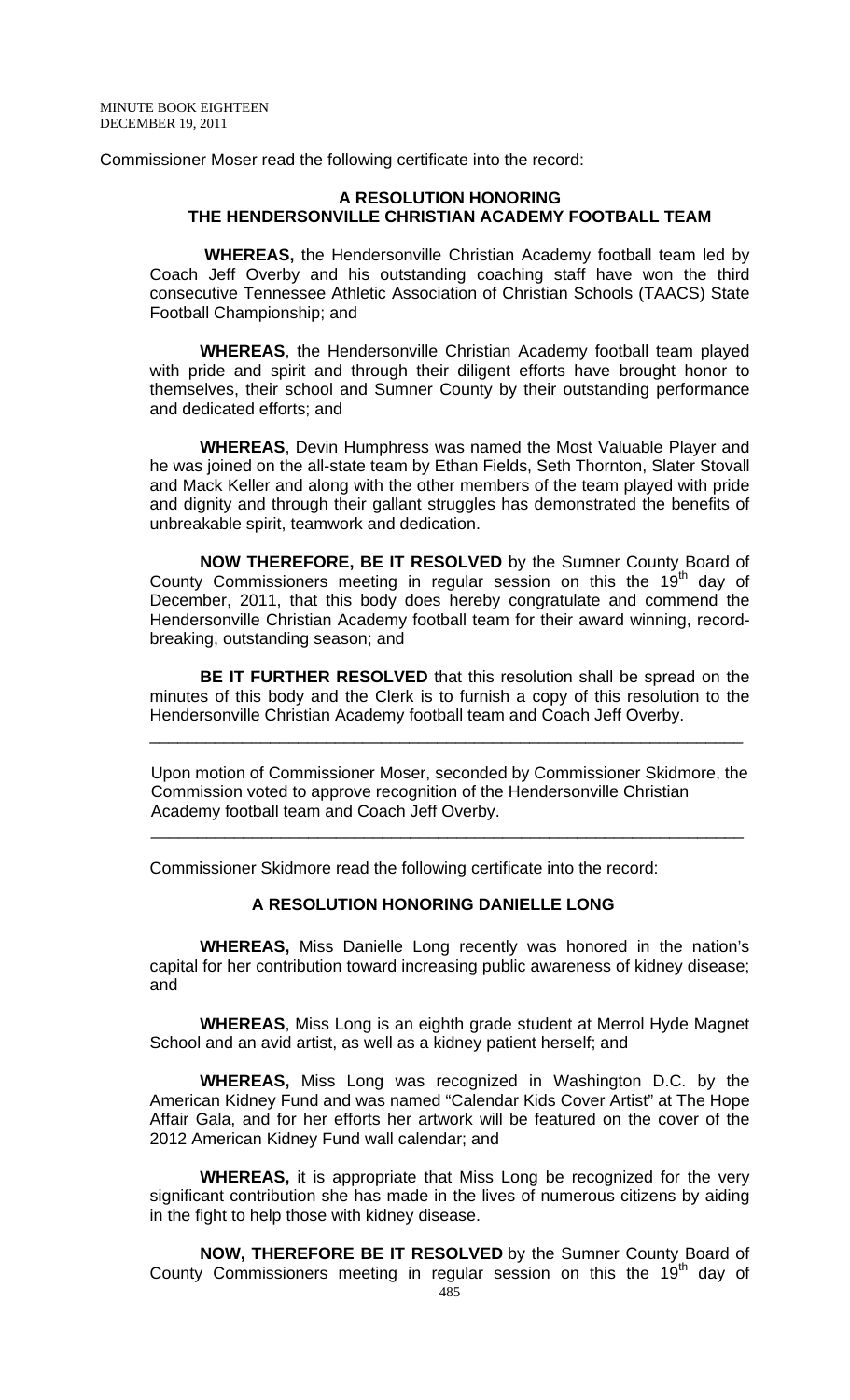December, 2011, that this body does hereby congratulate and commend Miss Danielle Long for her award and the outstanding service that she has given and continues to give; and

**BE IT FURTHER RESOLVED** that this resolution shall be spread on the minutes of this body and the Clerk is to furnish a copy of this resolution to Miss Danielle Long.

 Upon motion of Commissioner Skidmore, seconded by Commissioner Matthews, the Commission voted to approve the recognition of Miss Long.

\_\_\_\_\_\_\_\_\_\_\_\_\_\_\_\_\_\_\_\_\_\_\_\_\_\_\_\_\_\_\_\_\_\_\_\_\_\_\_\_\_\_\_\_\_\_\_\_\_\_\_\_\_\_\_\_\_\_\_\_\_\_\_\_

### **RECOGNITION OF THE PUBLIC**

\_\_\_\_\_\_\_\_\_\_\_\_\_\_\_\_\_\_\_\_\_\_\_\_\_\_\_\_\_\_\_\_\_\_\_\_\_\_\_\_\_\_\_\_\_\_\_\_\_\_\_\_\_\_\_\_\_\_\_\_\_\_\_\_

 Chairman Hyde opened the floor to allow the public to speak concerning any Matter on the agenda.

Those who spoke in favor of the Sumner County Constables keeping law enforcement powers:

Bradley Nave of 1274 Woods Ferry Road in Gallatin

Heather Nave of 1274 Woods Ferry Road in Gallatin

Rebecca Kennedy of 260 Bayshore Drive in Hendersonville

Tim Cummins, Sixth District Constable of 282 Trey Lane in Gallatin,

Those who spoke against of the Sumner County Constables keeping law enforcement powers:

Chief Richard Pope of Goodlettsville Police Department

Chief Richard Smith of the Portland Police Department

Ray Whitley, Sumner County District Attorney

Chief Gerald Herman of the White House Police Department

David E Carter of 1268 Johnny Spears Road in Westmoreland spoke on the waterline extension on his road.

With no one else wishing to speak, recognition of the public was closed.

# **REPORT OF CHAIR (continued)**

**\_\_\_\_\_\_\_\_\_\_\_\_\_\_\_\_\_\_\_\_\_\_\_\_\_\_\_\_\_\_\_\_\_\_\_\_\_\_\_\_\_\_\_\_\_\_\_\_\_\_\_\_\_\_\_\_\_\_\_\_\_\_\_\_** 

 Without objection, Chairman Hyde moved forward the following resolution and entertained a motion for approval.

### **1112-09 A RESOLUTION ADOPTING THE COUNTY PURCHASING POLICY**

**BE IT RESOLVED** by the Sumner County Board of County Commissioners meeting in regular session on this the  $19<sup>th</sup>$  day of December,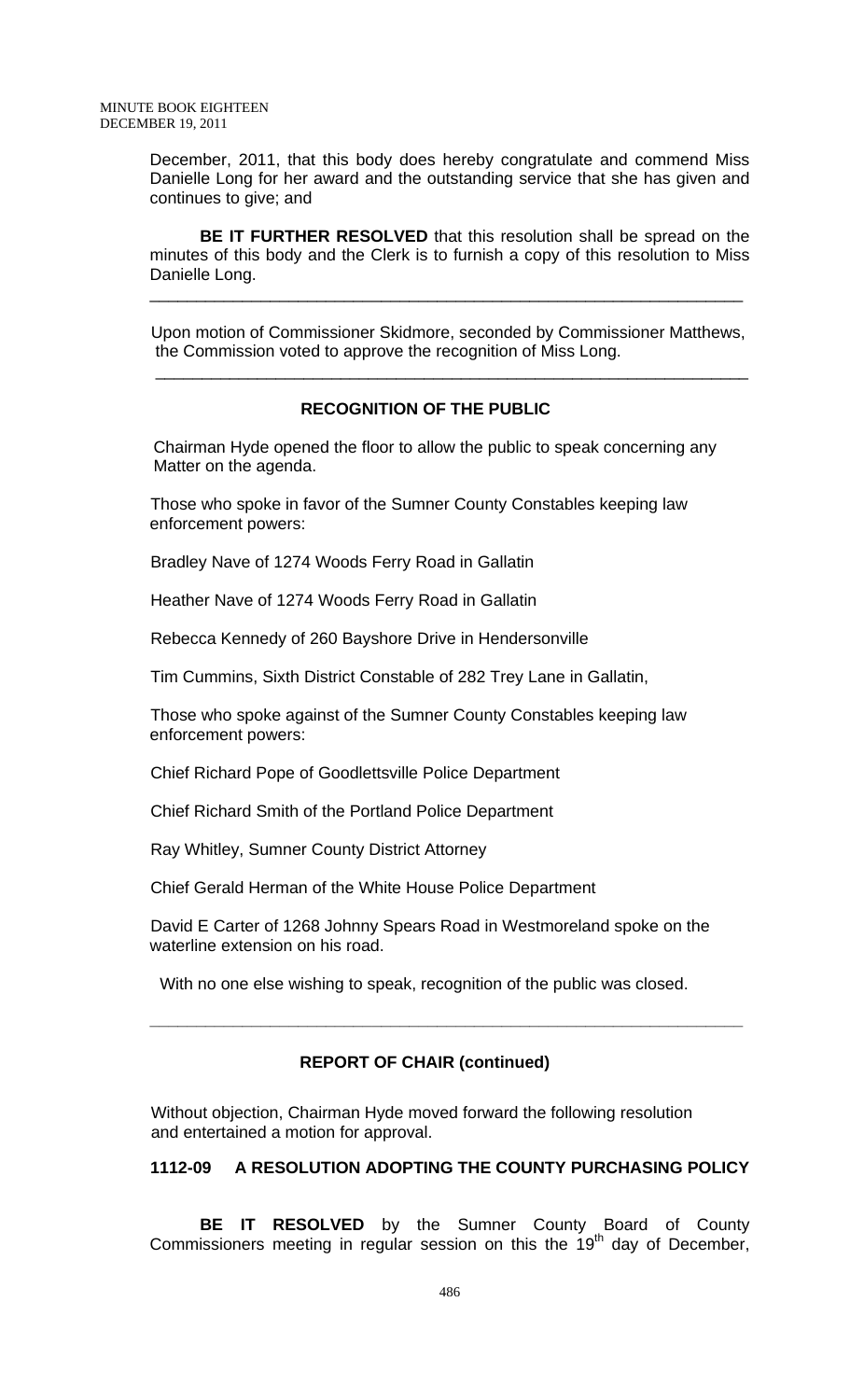2011 that this body does hereby adopt the Sumner County Purchasing Policy as attached herewith as Exhibit A.

\_\_\_\_\_\_\_\_\_\_\_\_\_\_\_\_\_\_\_\_\_\_\_\_\_\_\_\_\_\_\_\_\_\_\_\_\_\_\_\_\_\_\_\_\_\_\_\_\_\_\_\_\_\_\_\_\_\_\_\_\_\_\_\_

 Upon motion of Commissioner Frank Freels, seconded by Commissioner Akins, the Commission voted to approve the purchasing policy.

**\_\_\_\_\_\_\_\_\_\_\_\_\_\_\_\_\_\_\_\_\_\_\_\_\_\_\_\_\_\_\_\_\_\_\_\_\_\_\_\_\_\_\_\_\_\_\_\_\_\_\_\_\_\_\_\_\_\_\_\_\_\_\_\_** 

 Without objection, Chairman Hyde moved forward the following resolution and entertained a motion for approval.

# **1112-10 A RESOLUTION ADOPTING THE COUNTY DEBT POLICY**

**BE IT RESOLVED** by the Sumner County Board of County Commissioners meeting in regular session on this the 19<sup>th</sup> day of December, 2011 that this body does hereby adopt the Sumner County Debt Policy as attached herewith as Exhibit A.

 Upon motion of Commissioner Frank Freels, seconded by Commissioner Utley, the Commission voted to approve the debt policy.

**\_\_\_\_\_\_\_\_\_\_\_\_\_\_\_\_\_\_\_\_\_\_\_\_\_\_\_\_\_\_\_\_\_\_\_\_\_\_\_\_\_\_\_\_\_\_\_\_\_\_\_\_\_\_\_\_\_\_\_\_\_\_\_\_** 

\_\_\_\_\_\_\_\_\_\_\_\_\_\_\_\_\_\_\_\_\_\_\_\_\_\_\_\_\_\_\_\_\_\_\_\_\_\_\_\_\_\_\_\_\_\_\_\_\_\_\_\_\_\_\_\_\_\_\_\_\_\_\_\_

Chairman Hyde stated that the Veteran Officer's report had been distributed to commissioners. He noted the need for commissioners to review procedural changes in the Commission Standard Rules and Procedures on how resolutions will be processed in the future.

Chairman Hyde took a point of personal privilege to welcome the new Board of Tourism Director Barry Young.

\_\_\_\_\_\_\_\_\_\_\_\_\_\_\_\_\_\_\_\_\_\_\_\_\_\_\_\_\_\_\_\_\_\_\_\_\_\_\_\_\_\_\_\_\_\_\_\_\_\_\_\_\_\_\_\_\_\_\_\_\_\_\_\_

# **CONSENT AGENDA**

Commissioner Akins moved, seconded by Commissioner Matthews, to approve the following items on the Consent Agenda:

### **1112-12 A RESOLUTION DECLARING ITEMS FROM EMERGENCY MEDICAL SERVICES AS SURPLUS OR SALVAGE AND AUTHORIZING DISPOSAL OR SALE OF SAME PURSUANT TO EXISITING POLICIES AND PROCEDURES**

**BE IT RESOLVED** by the Sumner County Board of County Commissioners meeting in regular session on this the  $19<sup>th</sup>$  day of December, 2011 that this body does hereby declare various items from Emergency Medical Services as surplus or salvage as shown on the attachment; and

**BE IT FURTHER RESOLVED**, that the disposal or sale of the same is authorized pursuant to existing policies procedures.

\_\_\_\_\_\_\_\_\_\_\_\_\_\_\_\_\_\_\_\_\_\_\_\_\_\_\_\_\_\_\_\_\_\_\_\_\_\_\_\_\_\_\_\_\_\_\_\_\_\_\_\_\_\_\_\_\_\_\_\_\_\_\_\_

**1112-13 A RESOLUTION RESTATING THE POLICY THAT SUMNER COUNTY, TENNESSEE DOES NOT DISCRIMINATE ON THE BASIS OF RACE, SEX, COLOR, RELIGION, NATIONAL ORIGIN, AGE, DISABILITY OR VETERAN STATUS**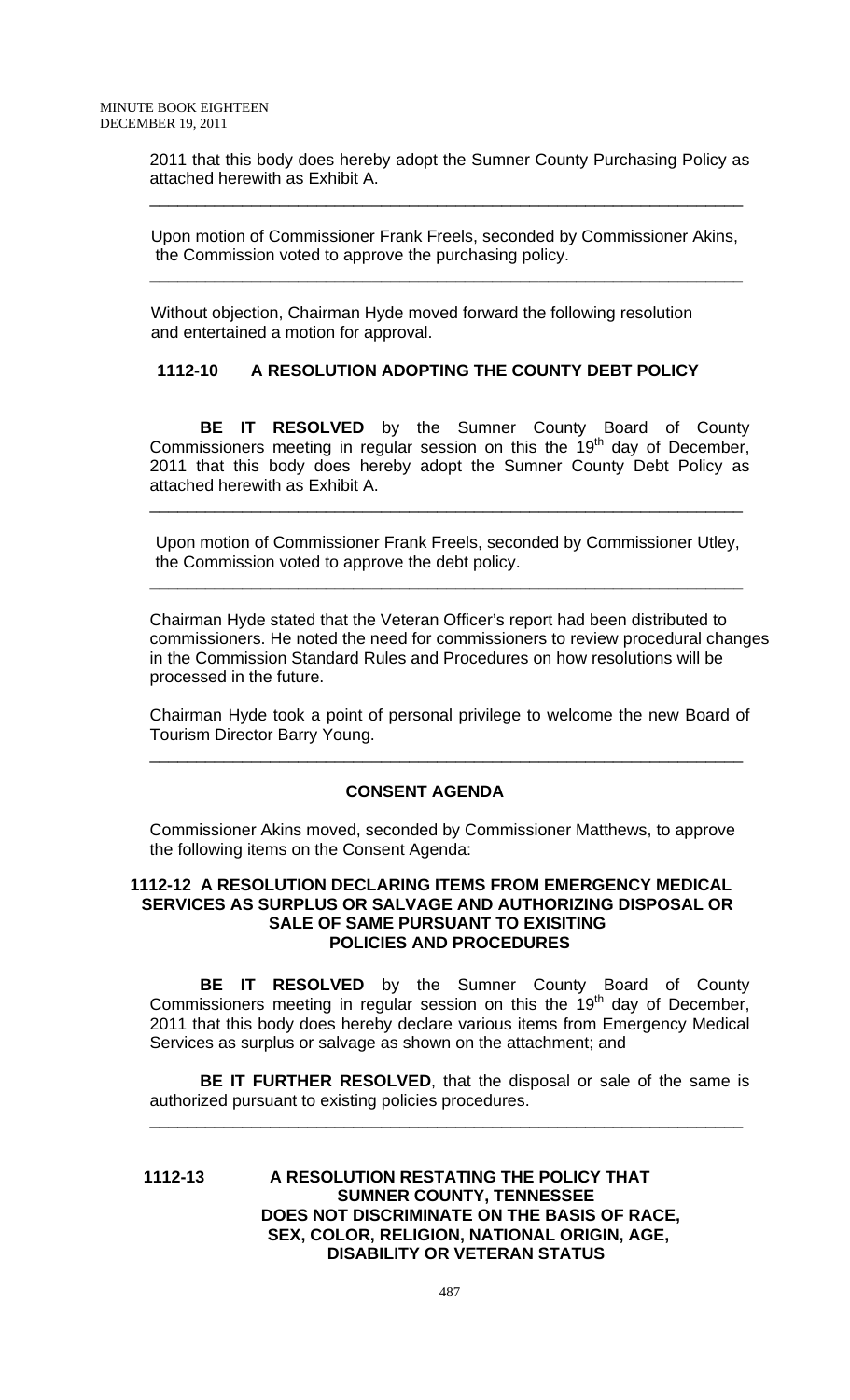**BE IT RESOLVED** by the Sumner County Board of County Commissioners meeting in regular session on this the  $19<sup>th</sup>$  day of December, 2011, that this body hereby restates its policy that Sumner County, Tennessee, does not discriminate on the basis of race, sex, color, religion, national origin, age, disability or veteran status.

\_\_\_\_\_\_\_\_\_\_\_\_\_\_\_\_\_\_\_\_\_\_\_\_\_\_\_\_\_\_\_\_\_\_\_\_\_\_\_\_\_\_\_\_\_\_\_\_\_\_\_\_\_\_\_\_\_\_\_\_\_\_\_\_

### **1112-14 A RESOLUTION APPROPRIATING \$7,000.00 FOR GUN RANGE PARKING LOT REPAIRS FROM 2010 BOND FUNDS**

**BE IT RESOLVED** by the Sumner County Board of County Commissioners meeting in regular session on this the 19<sup>th</sup> day of December, 2011, that this body hereby appropriates \$7,000.00 for Gun Range Parking Lot Repairs from 2010 Bond Funds uncommitted line-item.

\_\_\_\_\_\_\_\_\_\_\_\_\_\_\_\_\_\_\_\_\_\_\_\_\_\_\_\_\_\_\_\_\_\_\_\_\_\_\_\_\_\_\_\_\_\_\_\_\_\_\_\_\_\_\_\_\_\_\_\_\_\_\_\_

#### **1112-15 A RESOLUTION APPROPRIATING \$3,000.00 FOR SIGNAL REPAIR FROM COUNTY GENERAL FUND TO THE GENERAL FUND'S TRAFFIC CONTROL EXPENSE LINE**

 **BE IT RESOLVED** by the Sumner County Board of County Commissioners meeting in regular session on this the 19<sup>th</sup> day of December, 2011 that this body hereby appropriates \$3,000.00 for Signal Repair from County General Fund to the General Fund's Traffic Control Expense line.

\_\_\_\_\_\_\_\_\_\_\_\_\_\_\_\_\_\_\_\_\_\_\_\_\_\_\_\_\_\_\_\_\_\_\_\_\_\_\_\_\_\_\_\_\_\_\_\_\_\_\_\_\_\_\_\_\_\_\_\_\_\_\_\_

### **1112-16 A RESOLUTION ACCEPTING THE CDBG GRANT MONEY OF \$225,594.00 AND MATCHING IT WITH \$46,206.00 FROM 2010 BOND PROCEEDS FOR WATERLINES FOR JOHNNY SPEARS ROAD AND APPROPRIATING AN ADDITIONAL \$230,000.00 WITH \$53,794.00 FROM 2010 BOND PROCEEDS AND \$176,206.00 FROM CAPITAL PROJECTS FUND'S LOCAL FUNDING FOR THE GAINES HILL ROAD WATERLINES PROJECT**

**BE IT RESOLVED,** by the Sumner County Board of County Commissioners meeting in regular session on this the  $19<sup>th</sup>$  day of December, 2011 that this body does hereby accept the CDBG Grant for waterlines for Johnny Spears Road; and

**BE IT FURTHER RESOLVED,** that this body does hereby appropriate up to \$46,206.00 from the 2010 Bond Fund for matching funds for that project; and

**BE IT FURTHER RESOLVED,** that this body does hereby appropriate up to \$53,794.00 from the 2010 Bond Funds for construction of waterlines on Gaines Hill Road, and up to \$176,206.00 of local funds from the Capital Projects Fund for that project.

\_\_\_\_\_\_\_\_\_\_\_\_\_\_\_\_\_\_\_\_\_\_\_\_\_\_\_\_\_\_\_\_\_\_\_\_\_\_\_\_\_\_\_\_\_\_\_\_\_\_\_\_\_\_\_\_\_\_\_\_\_\_\_\_

### **1112-17 A RESOLUTION APPROPRIATING \$2,092.00 FROM 2010 BOND SCHOOL DEPARTMENT'S INTENT TO FUND FOR PEMS RENOVATION**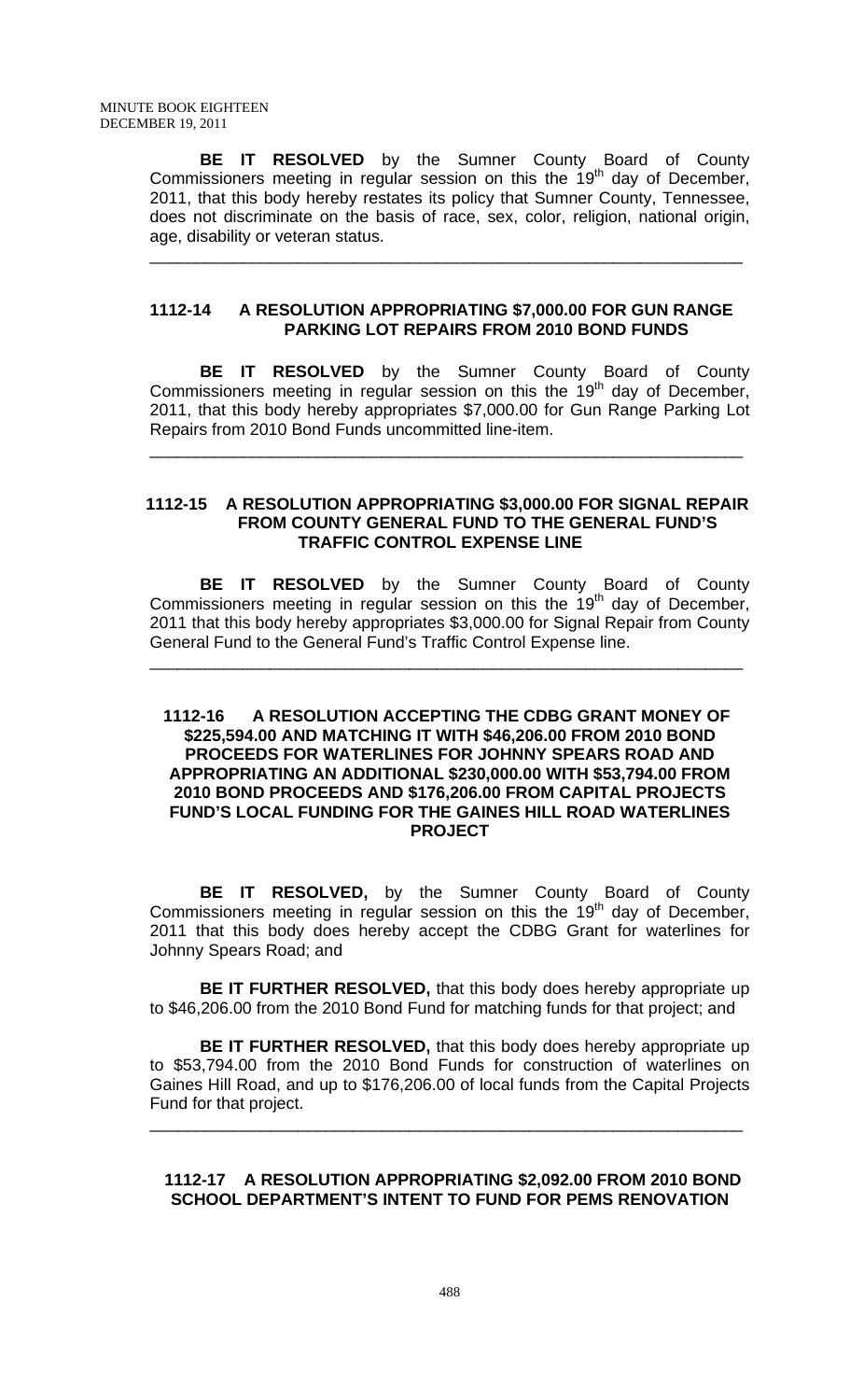**BE IT RESOLVED** by the Sumner County Board of County Commissioners meeting in regular Session on this the 19<sup>th</sup> day of December, 2011 that this body does hereby appropriate \$2,092.00 from 2010 Bond School Department's Intent to fund for PEMS Renovation as shown on the attachment herewith.

\_\_\_\_\_\_\_\_\_\_\_\_\_\_\_\_\_\_\_\_\_\_\_\_\_\_\_\_\_\_\_\_\_\_\_\_\_\_\_\_\_\_\_\_\_\_\_\_\_\_\_\_\_\_\_\_\_\_\_\_\_\_\_\_

The electronic vote was recorded in the following manner:

| Y<br>v     | Skidmore<br>Guthrie | Y | P. Freels<br>Pospisil | Y<br>Y |  |
|------------|---------------------|---|-----------------------|--------|--|
|            |                     |   |                       |        |  |
|            |                     |   |                       |        |  |
|            | Hughes              |   | Kimbrough             | Y      |  |
| LeMarbre Y | Moser               |   | Decker                | Y      |  |
|            | <b>Brown Strong</b> | Y | Vaughn                | Y      |  |
|            | <b>Matthews</b>     |   | <b>Harris</b>         | Y      |  |
| Y          | Graves              | Y | Satterfield           | Y      |  |
|            | Taylor              |   | Geminden              | Y      |  |
|            |                     |   |                       |        |  |

Chairman Hyde declared the resolutions approved on the first and final reading. \_\_\_\_\_\_\_\_\_\_\_\_\_\_\_\_\_\_\_\_\_\_\_\_\_\_\_\_\_\_\_\_\_\_\_\_\_\_\_\_\_\_\_\_\_\_\_\_\_\_\_\_\_\_\_\_\_\_\_\_\_\_\_\_

### **CONSTABLE RESOLUTIONS**

Commissioner Vaughn moved, seconded by Commissioner Guthrie, to approve the following resolution on the second reading.

### **1111-01 A RESOLUTION TO REMOVE THE LAW ENFORCEMENT POWERS OF THE OFFICE OF CONSTABLE IN SUMNER COUNTY**

 **WHEREAS,** improvements have been made over many years in the capability, professionalism and efficiency of the office of sheriff, particularly regarding law enforcement; and

**WHEREAS,** the lack of required training in law enforcement and the independence of constables from the sheriff has made the exercise of law enforcement (conservator of the peace) powers by constables undesirable in Sumner County; and

**WHEREAS,** the General Assembly of the State of Tennessee through the enactment of Chapter 344 of the Public Acts of 1997 and Chapter 481 of the Public Acts of 2011 has authorized the county legislative body to remove the law enforcement (conservator of the peace) powers of the office of constable at the end of the current term of office of the current holders of the office of constable in Sumner County, Tennessee upon two-thirds (2/3) majority vote at two consecutive meetings.

**NOW THEREFORE, BE IT RESOLVED** by the county legislative body of Sumner County, Tennessee meeting in regular session on this the 19<sup>th</sup> day of December, 2011 that this body does hereby elect to remove the law enforcement (conservator of the peace) powers of the office of constable in Sumner County, Tennessee at the end of the current term of office of the current holders of the office of constable in Sumner County, Tennessee; and

**BE IT FURTHER RESOLVED,** that the county clerk send a copy of this resolution to the current holders of the office of constable and to the sheriff in Sumner County.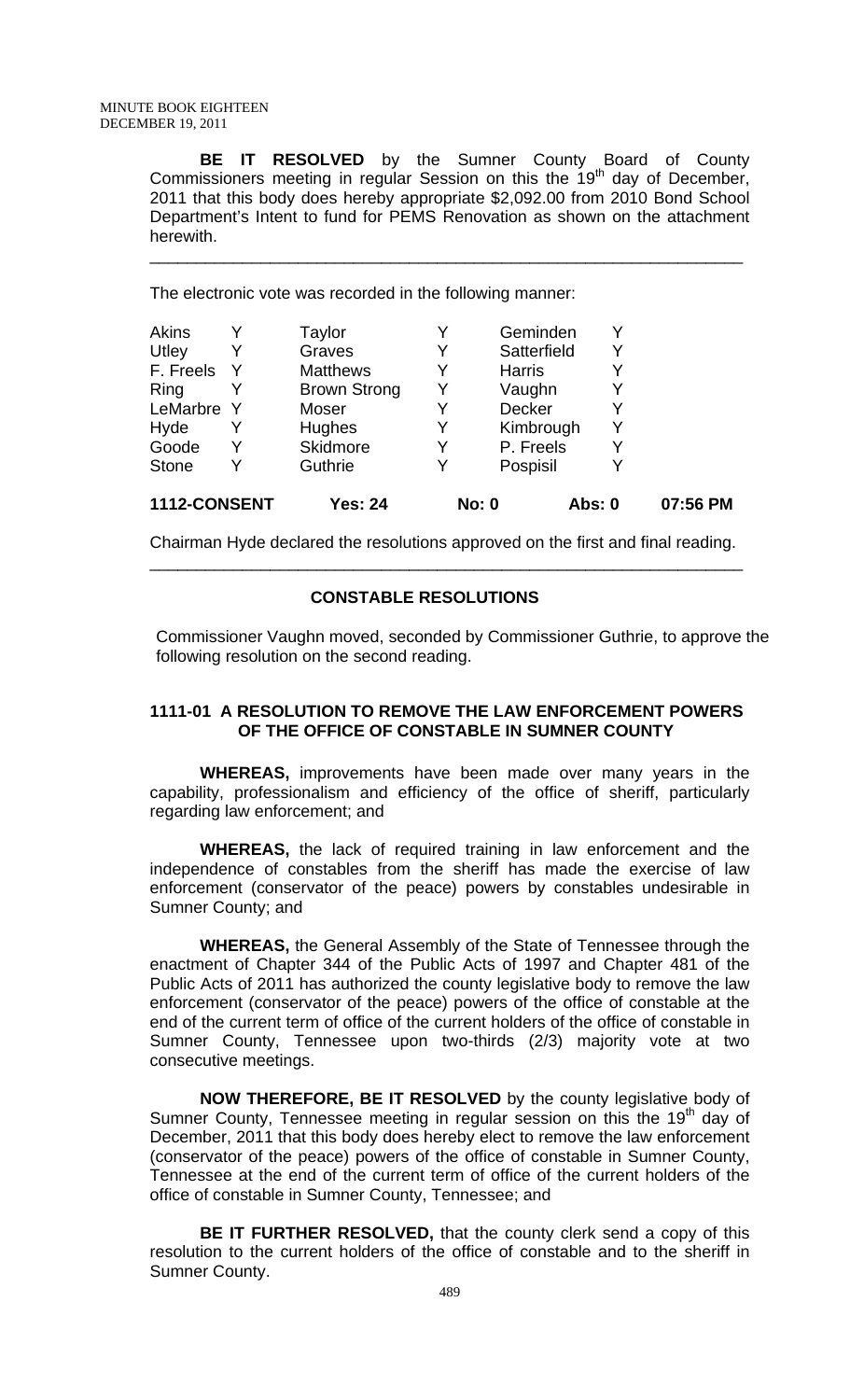First Reading passed by  $2/3<sup>rd</sup>$  majority at the regular meeting of this body on November 21, 2011.

\_\_\_\_\_\_\_\_\_\_\_\_\_\_\_\_\_\_\_\_\_\_\_\_\_\_\_\_\_\_\_\_\_\_\_\_\_\_\_\_\_\_\_\_\_\_\_\_\_\_\_\_\_\_\_\_\_\_\_\_\_\_\_\_

Second Reading:

Chairman Hyde recognized County Law Director Leah Dennen who stated that on December 1 while working a major traffic accident on TN 386, she heard screeching tires and saw a constable stop on the side of the road, creating a potential for more accidents.

The electronic vote was recorded in the following manner:

| 1111-02      |   | <b>Yes: 20</b>      | <b>No: 3</b> | <b>Abs: 1</b> | 07:59 PM |
|--------------|---|---------------------|--------------|---------------|----------|
| <b>Stone</b> | Y | Guthrie             | Y            | Pospisil      |          |
| Goode        | Y | Skidmore            | Y            | P. Freels     |          |
| Hyde         | Y | Hughes              | N            | Kimbrough     | Y        |
| LeMarbre     | Y | Moser               | Y            | <b>Decker</b> |          |
| Ring         |   | <b>Brown Strong</b> | Y            | Vaughn        |          |
| F. Freels    | Y | <b>Matthews</b>     | Y            | <b>Harris</b> | N        |
| Utley        | Y | Graves              | Y            | Satterfield   |          |
| <b>Akins</b> | Α | Taylor              | Ν            | Geminden      |          |

Chairman Hyde declared Resolution 1111-02 approved on the second reading. \_\_\_\_\_\_\_\_\_\_\_\_\_\_\_\_\_\_\_\_\_\_\_\_\_\_\_\_\_\_\_\_\_\_\_\_\_\_\_\_\_\_\_\_\_\_\_\_\_\_\_\_\_\_\_\_\_\_\_\_\_\_\_\_

Chairman Hyde recognized Commissioner Goode who moved, seconded by Commissioner Ring, to approve the resolution.

### **1112-01 A RESOLUTION TO ABOLISH THE OFFICE OF CONSTABLE IN COUNTY AT THE END OF THE TERM OF OFFICE**

 **WHEREAS,** improvements in the capability, professionalism and efficiency of the office of sheriff regarding law enforcement and the service of civil process has made the office of constable unnecessary in Sumner County; and

**WHEREAS,** the General Assembly of the State of Tennessee through the enactment of Chapter 344 of the Public Acts of 1997, codified at Tennessee Code Annotated, Section 8-10-101(a)(4) authorized the county legislative body to abolish the office of constable in our county at the end of the term of current officeholders upon two-thirds (2/3) majority vote in two consecutive meetings.

**NOW THEREFORE, BE IT RESOLVED** by the county legislative body of County, Tennessee meeting in regular session on the  $19<sup>th</sup>$  day of December, 2011 that this body hereby vote that the office of constable in Sumner County, Tennessee is hereby abolished at the end of the current term of office of the current holders of the office of constable in Sumner County, Tennessee.

**BE IT FURTHER RESOLVED,** that the county clerk send a copy of this resolution to the current holders of the office of constable and to the county election commission in Sumner County.

\_\_\_\_\_\_\_\_\_\_\_\_\_\_\_\_\_\_\_\_\_\_\_\_\_\_\_\_\_\_\_\_\_\_\_\_\_\_\_\_\_\_\_\_\_\_\_\_\_\_\_\_\_\_\_\_\_\_\_\_\_\_\_\_

Commissioner Goode moved, seconded by Commissioner Vaughn, to suspend the rules to hear from the Administer of Elections Lori Atchley. The motion carried. Ms. Atchley stated that there is a cost to maintaining the election of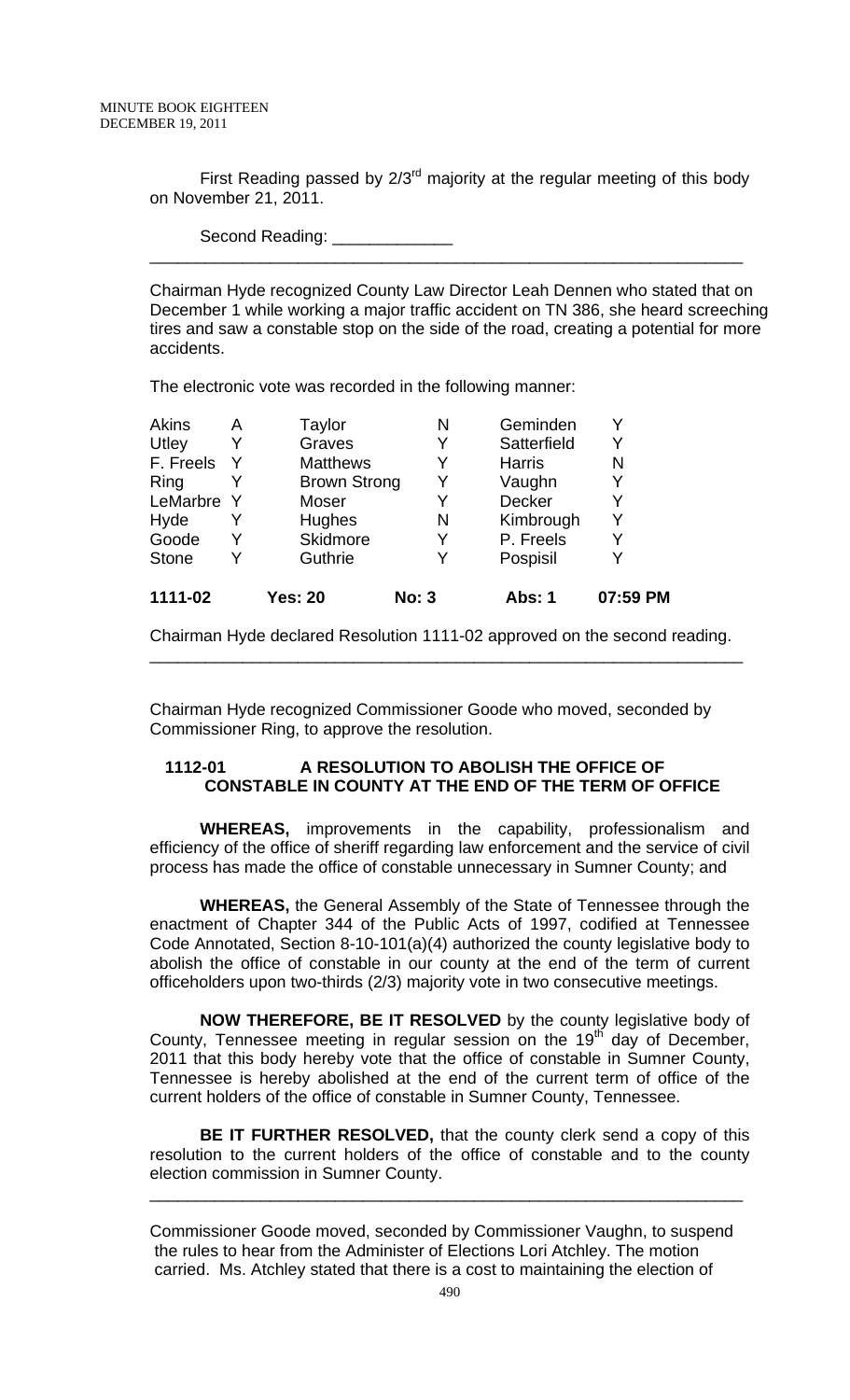constables because a mailing would be required notify voters of their new precinct. She said it would cost approximately \$25,000.00.

The electronic vote was recorded in the following manner:

| 1112-01      |   | <b>Yes: 20</b>      | <b>No: 2</b> | Abs: 2        | 08:06 PM |
|--------------|---|---------------------|--------------|---------------|----------|
| <b>Stone</b> | Y | Guthrie             |              | Pospisil      |          |
| Goode        | Y | Skidmore            | Y            | P. Freels     |          |
| Hyde         | Α | Hughes              | Y            | Kimbrough     | Y        |
| LeMarbre     | Y | Moser               | Y            | Decker        |          |
| Ring         |   | <b>Brown Strong</b> | A            | Vaughn        |          |
| F. Freels    | N | <b>Matthews</b>     | Y            | <b>Harris</b> |          |
| Utley        | Y | Graves              | Y            | Satterfield   |          |
| <b>Akins</b> |   | Taylor              | Ν            | Geminden      |          |

Chairman Hyde declared the resolution approved on the first reading.

### **REPORT FROM COUNTY OFFICIALS**

\_\_\_\_\_\_\_\_\_\_\_\_\_\_\_\_\_\_\_\_\_\_\_\_\_\_\_\_\_\_\_\_\_\_\_\_\_\_\_\_\_\_\_\_\_\_\_\_\_\_\_\_\_\_\_\_\_\_\_\_\_\_

County Officials filed the following reports: County Investments, County General Fund, County Debt Service Fund, County Highway Fund, County Capital Outlay Fund, School General Purpose Fund, School Federal Projects Fund, School Food Service Fund, Employee Health Insurance Trust Fund, Employee Dental Insurance Trust Fund, Casualty Insurance Trust Fund, County Trustee Funds, Special Reports: County Dental Insurance Claim Payments, County Health Insurance Claim Payments, County Property Tax Collections, County EMS Billing/Collections/Balances, County Sales Tax Collections, County Wheel Tax Collections, County Tax Rates/Property Values and County School Loan Program Rates. Approval of the filing of these records does not certify to the accuracy of the documents.

# **NOTARIES PUBLIC LIST**

LINDA S BRANSFORD DEBRA A KUNKEL<br>LINDA A BURNS REBECCA M MART JULIA M CHEEKS DEBRA A MORTON DENNIS CLIFFORD VICKI H NEAL DEBORAH CORWIN NANCY P NEELY CAROLINE CROWNOVER CONNIE R PERRIGO DANNY M DAVENPORT ANN SLAYTON LINDA B DEVAULT ELLEN C SMITH GLORIA J DILLARD DONNA R SMITH JO ANNE JUSTICE

REBECCA M MARTIN CATHEY CAMPBELL SHEILA SAYLORS MORRISON TINA HAWKINS STEVEN J SONNENBLICK

> PERSONAL SURETY GARY WAYNE KEMPER SCOTTIE PARKER

Chairman Hyde introduced the following resolution:

### **1112-NOT A RESOLUTION TO APPROVE AND ACCEPT APPLICATIONS FOR NOTARY PUBLIC POSITIONS AND PERSONAL SURETY GUARANTORS**

\_\_\_\_\_\_\_\_\_\_\_\_\_\_\_\_\_\_\_\_\_\_\_\_\_\_\_\_\_\_\_\_\_\_\_\_\_\_\_\_\_\_\_\_\_\_\_\_\_\_\_\_\_\_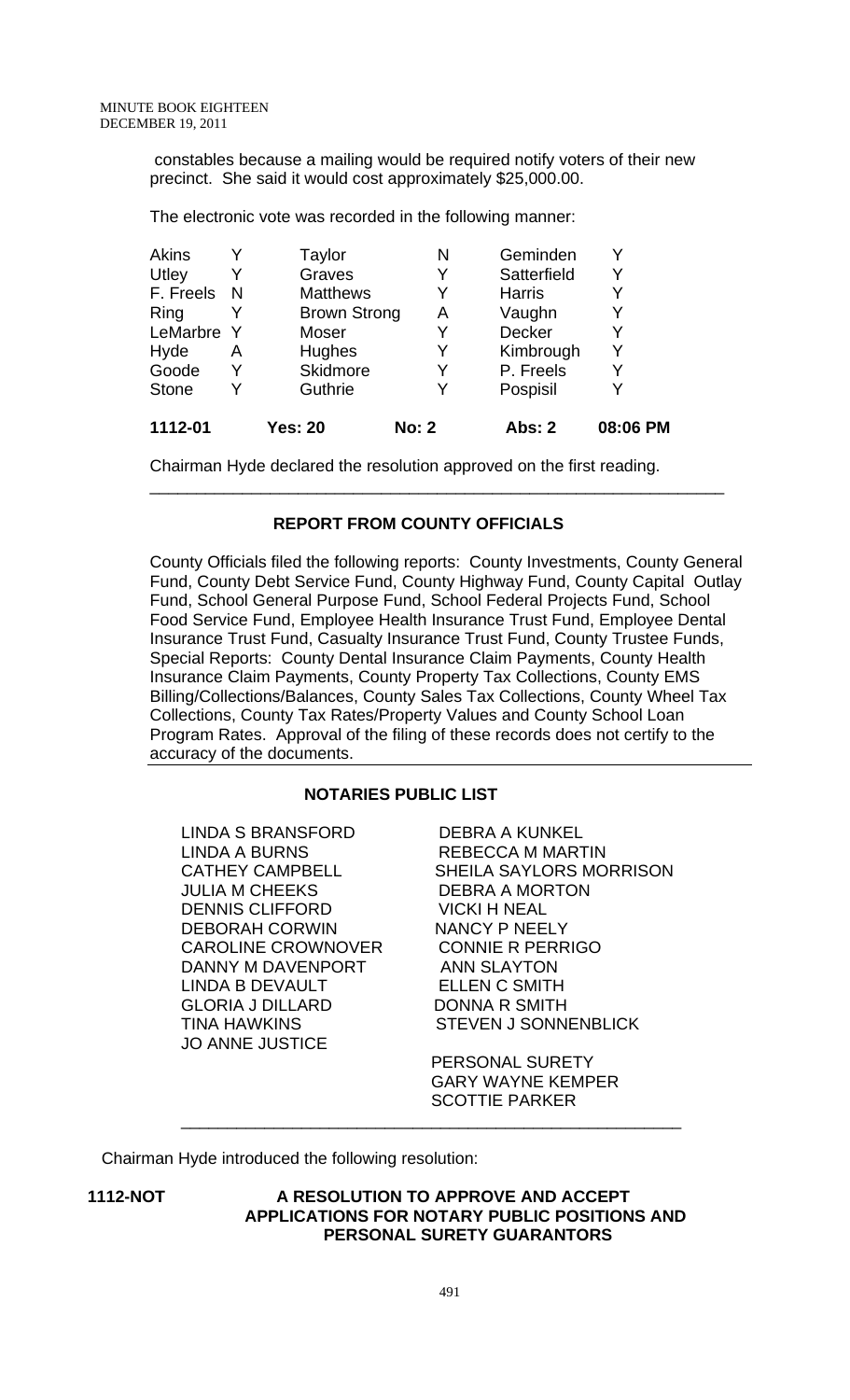**WHEREAS,** according to the law of the State of Tennessee, an individual must apply for the office of notary public in the county of residence, or of their principal place of business; and

 **WHEREAS**, state statute requires personal sureties making bonds for Notaries publics to be approved by the Sumner County Commission; and

 **WHEREAS,** said applicant must be approved by the County Commission assembled; and

 **WHEREAS,** Bill Kemp, Sumner County Clerk, has certified according to the records of his office that the persons named on the attached listing labeled "SUMNER COUNTY NOTARY PUBLIC APPLICATIONS and SURETY GUARANTORS" have duly applied for the positions so sought; and

### **BE IT FURTHER RESOLVED THAT THIS TAKE EFFECT FROM AND AFTER PASSAGE.**

Upon motion of Commissioner Matthews, seconded by Commissioner Goode, voting was recorded in the following manner:

 **–––––––––––––––––––––––––––––––––––––––––––––––––––––––––**

| 1112-NOTARY  |   | <b>Yes: 22</b>      | <b>No: 0</b> | <b>Abs: 2</b> |   | 08:07 PM |
|--------------|---|---------------------|--------------|---------------|---|----------|
| <b>Stone</b> | А | Guthrie             | Y            | Pospisil      |   |          |
| Goode        | Y | Skidmore            | Y            | P. Freels     | Y |          |
| Hyde         |   | Hughes              | Y            | Kimbrough     | Y |          |
| LeMarbre Y   |   | Moser               | Y            | <b>Decker</b> | Y |          |
| Ring         |   | <b>Brown Strong</b> | Y            | Vaughn        |   |          |
| F. Freels    |   | <b>Matthews</b>     | Y            | <b>Harris</b> |   |          |
| Utley        |   | Graves              | Y            | Satterfield   | Y |          |
| <b>Akins</b> |   | Taylor              | Α            | Geminden      |   |          |

Chairman Hyde declared the election of Notaries Public by the body.

# **COMMITTEE ON COMMITTEES**

 $\overline{\phantom{a}}$  , and the contribution of the contribution of the contribution of the contribution of the contribution of the contribution of the contribution of the contribution of the contribution of the contribution of the

 Commissioner Stone noted that next month's business would be four appointments to the Agricultural Extention Service Committee. He stated that two are commissioners' appointments and two are citizens for farmer and farmwoman.

\_\_\_\_\_\_\_\_\_\_\_\_\_\_\_\_\_\_\_\_\_\_\_\_\_\_\_\_\_\_\_\_\_\_\_\_\_\_\_\_\_\_\_\_\_\_\_\_\_\_\_\_\_\_\_\_\_\_\_\_\_\_\_\_\_\_\_\_\_\_

# **HIGHWAY COMMISSION**

Commissioner Graves moved, seconded by Commissioner Decker, to approve the following resolution on the second reading.

### **1112-02 A RESOLUTION ASKING OUR REPRESENTATIVES TO ENCOURAGE THE TENNESSEE DEPARTMENT OF TRANSPORTATION (TDOT) TO REVIEW AND INVESTIGATE THE NEED FOR LIGHTS AND/OR SAFETY DEVICES ON THE BRIDGE ON STATE ROUTE 386 AT SHUTES LANE**

**WHEREAS,** while a vital link to and from Sumner County, since its completion, the bridge on State Route Highway 386 at Shutes Lane has, because of its grade and height, raised safety issues, and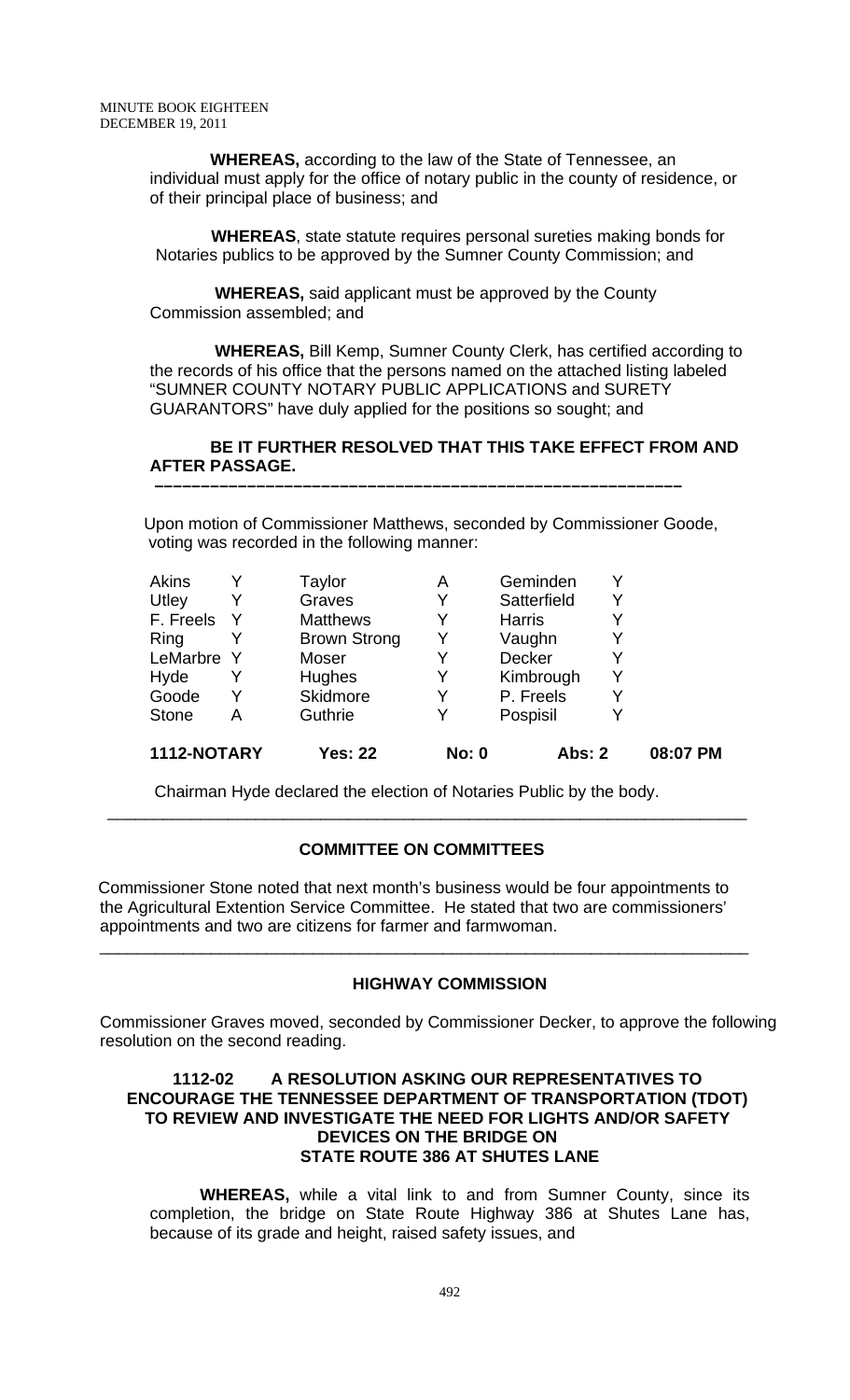**WHEREAS,** on December 1, 2011 a massive collision occurred which not only caused property damage and injury, but tragic loss of life; and

**WHEREAS,** the bridge at Shutes Lane on State Route 386; while a vital lifeline for our county, also has presented various dangerous situations that should be addressed.

 **THEREFORE BE IT RESOLVED,** that the Sumner County Board of County Commissioners meeting in regular session on this the  $19<sup>th</sup>$  day of December, 2011 that this body does hereby formally ask our State Representatives to encourage the Tennessee Department of Transportation (TDOT) to review and investigate the need for lights and/or other safety devices on State Route 386 at Shutes Lane; and

**BE IT FURTHER RESOLVED** that a copy of this resolution be forwarded to our State Representatives.

\_\_\_\_\_\_\_\_\_\_\_\_\_\_\_\_\_\_\_\_\_\_\_\_\_\_\_\_\_\_\_\_\_\_\_\_\_\_\_\_\_\_\_\_\_\_\_\_\_\_\_\_\_\_\_\_\_\_\_\_\_\_\_\_

The electronic vote was recorded in the following manner:

| Akins        |              | Taylor              |              | Geminden      | v        |
|--------------|--------------|---------------------|--------------|---------------|----------|
| Utley        | Y            | Graves              | Y            | Satterfield   | Y        |
| F. Freels    | $\mathsf{Y}$ | <b>Matthews</b>     | Y            | <b>Harris</b> | Y        |
| Ring         |              | <b>Brown Strong</b> | Y            | Vaughn        | Y        |
| LeMarbre Y   |              | Moser               | Y            | Decker        | Y        |
| Hyde         |              | Hughes              | Y            | Kimbrough     | Y        |
| Goode        | Y            | Skidmore            | Y            | P. Freels     | Y        |
| <b>Stone</b> | Y            | Guthrie             | Y            | Pospisil      | Y        |
| 1112-02      |              | <b>Yes: 24</b>      | <b>No: 0</b> | <b>Abs: 0</b> | 08:11 PM |

Chairman Hyde declared Resolution 1112-04 approved by the body.

### **EDUCATION COMMITTEE**

 **\_\_\_\_\_\_\_\_\_\_\_\_\_\_\_\_\_\_\_\_\_\_\_\_\_\_\_\_\_\_\_\_\_\_\_\_\_\_\_\_\_\_\_\_\_\_\_\_\_\_\_\_\_\_\_\_\_\_\_\_\_\_\_\_** 

There was no report from the Education Committee.

### **GENERAL OPERATIONS COMMITTEE**

Commissioner Skidmore moved, seconded by Commissioner Harris, to approve the following resolution on the second reading.

**\_\_\_\_\_\_\_\_\_\_\_\_\_\_\_\_\_\_\_\_\_\_\_\_\_\_\_\_\_\_\_\_\_\_\_\_\_\_\_\_\_\_\_\_\_\_\_\_\_\_\_\_\_\_\_\_\_\_\_\_\_\_\_\_** 

### **1112-03 A RESOLUTION AUTHORIZING THE COUNTY EXECUTIVE TO MAKE APPLICATION FOR GRANTS FOR ELECTRIC VEHICLE CHARGING STATIONS TO BE CONSIDERED FOR PLACEMENT AT THE COUNTY ADMINISTRATION BUILDING AND THE SUMNER COUNTY TOURISM OFFICE**

 **WHEREAS,** a federal grant, as shown on the attached resolution, is available to place no cost or low cost electric vehicle charging stations throughout our state and county; and

**WHEREAS,** it is our desire to bring green applications to our county to preserve resources for future generations.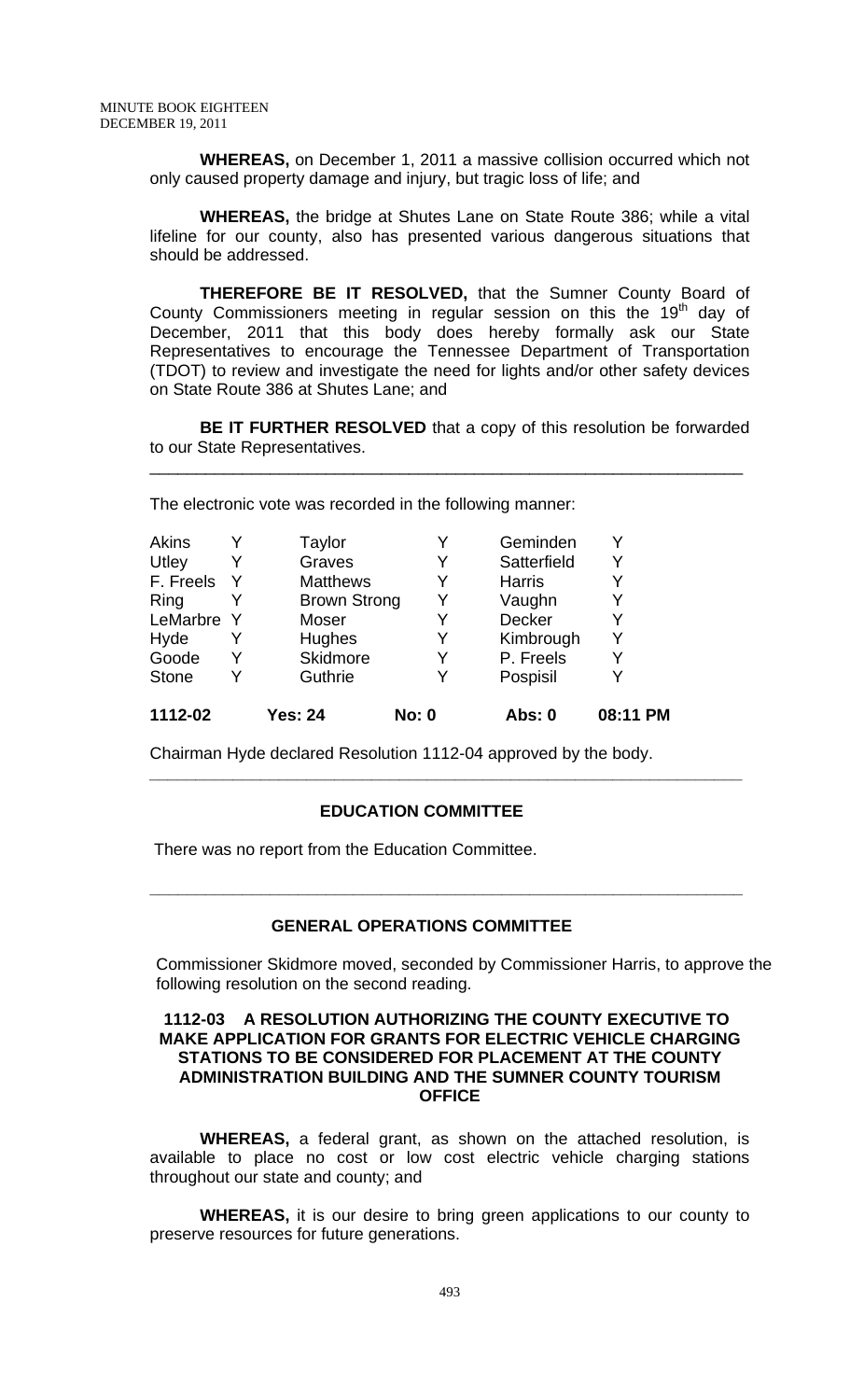**THEREFORE, BE IT RESOLVED,** by the Sumner County Board of County Commissioners meeting in regular session on this the  $19<sup>th</sup>$  day of December, 2011 that this body does hereby authorize the County Executive to make application for the grant to be considered for the installation of two electric vehicle charging stations for both the Sumner County Administration Building and the Sumner County Tourism Office.

\_\_\_\_\_\_\_\_\_\_\_\_\_\_\_\_\_\_\_\_\_\_\_\_\_\_\_\_\_\_\_\_\_\_\_\_\_\_\_\_\_\_\_\_\_\_\_\_\_\_\_\_\_\_\_\_\_\_\_\_\_\_\_\_

Chairman Hyde recognized County Executive Anthony Holt who stated that the charging station was something worth considering. Upon motion of Commissioner Ring, seconded by Commissioner Matthews, the Commission voted to hear from Kim DeRenard, grant writer, who spoke on the matter.

The electronic vote was recorded in the following manner:

| 1112-03      |   | Yes: 3              | <b>No: 21</b> | Abs: 0        | 08:23 PM |
|--------------|---|---------------------|---------------|---------------|----------|
| <b>Stone</b> | N | Guthrie             | N             | Pospisil      |          |
| Goode        | N | Skidmore            | Y             | P. Freels     | N        |
| Hyde         | N | Hughes              | N             | Kimbrough     | N        |
| LeMarbre N   |   | Moser               | N             | <b>Decker</b> | N        |
| Ring         | N | <b>Brown Strong</b> | Y             | Vaughn        | N        |
| F. Freels    | N | <b>Matthews</b>     | N             | <b>Harris</b> | N        |
| Utley        | N | Graves              | N             | Satterfield   | N        |
| <b>Akins</b> | Ν | Taylor              | N             | Geminden      | N        |

Chairman Hyde declared the resolution failed to pass.

# **EMERGENCY SERVICES COMMITTEE**

 **\_\_\_\_\_\_\_\_\_\_\_\_\_\_\_\_\_\_\_\_\_\_\_\_\_\_\_\_\_\_\_\_\_\_\_\_\_\_\_\_\_\_\_\_\_\_\_\_\_\_\_\_\_\_\_\_\_\_\_\_\_\_\_\_\_** 

There was no report from the Emergency Services Committee.

# **PUBLIC SERVICES COMMITTEE**

\_\_\_\_\_\_\_\_\_\_\_\_\_\_\_\_\_\_\_\_\_\_\_\_\_\_\_\_\_\_\_\_\_\_\_\_\_\_\_\_\_\_\_\_\_\_\_\_\_\_\_\_\_\_\_\_\_\_\_\_\_\_\_\_

**\_\_\_\_\_\_\_\_\_\_\_\_\_\_\_\_\_\_\_\_\_\_\_\_\_\_\_\_\_\_\_\_\_\_\_\_\_\_\_\_\_\_\_\_\_\_\_\_\_\_\_\_\_\_\_\_\_\_\_\_\_\_\_\_** 

There was no report from the Public Services Committee.

### **LEGISLATIVE COMMITTEE**

Commissioner Pospisil moved, seconded by Commissioner Goode, to approve the following resolution:

#### **1112-04 A RESOLUTION SETTING THE REGULAR MEETINGS OF THE SUMNER COUNTY BOARD OF COUNTY COMMISSIONERS DURING THE 2012 CALENDAR YEAR**

 **BE IT RESOLVED** by the Sumner County Board of County Commissioners meeting in regular session on this the  $19<sup>th</sup>$  day of December, 2011 that this body hereby sets its regular meetings at 7:00 p.m. (local time) at the Sumner County Administration Building, 355 North Belvedere Drive, Gallatin, Tennessee, on the following dates in 2012:

Monday, February 27, (4<sup>th</sup> Monday)<br>Monday, March 19, (3<sup>rd</sup> Monday) Monday, April 16, (3<sup>rd</sup> Monday) <sup>Monday</sup>, October 15, (3<sup>rd</sup> Monday)<br>Monday, May 21, (3<sup>rd</sup> Monday) Monday, November 19, (3<sup>rd</sup> Monda

Monday, January 23, (4<sup>th</sup> Monday) Monday, July 16, (3<sup>rd</sup> Monday)<br>Monday, February 27, (4<sup>th</sup> Monday) Monday, August 20, (3<sup>rd</sup> Monday) Monday, March 19, (3<sup>rd</sup> Monday) Monday, September 17, (3<sup>rd</sup> Monday)<br>Monday, April 16, (3<sup>rd</sup> Monday) Monday, October 15, (3<sup>rd</sup> Monday) Monday, November 19, (3<sup>rd</sup> Monday)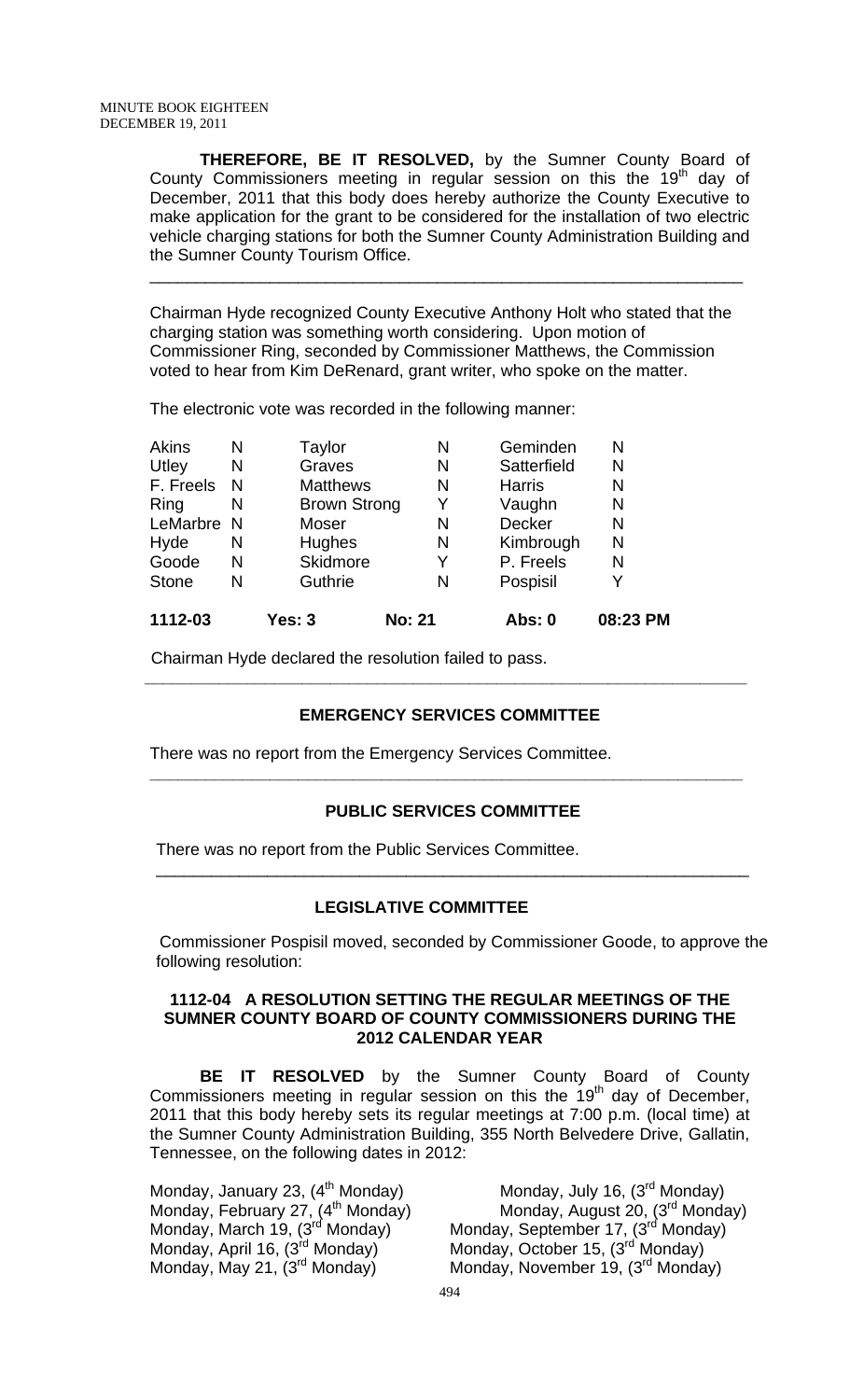Monday, June 18, (3<sup>rd</sup> Monday) Monday, December 17, (3<sup>rd</sup> Monday)

**BE IT FURTHER RESOLVED** that this body shall consider at such meetings all matters which may properly be considered at regular meetings of this body; and

**BE IT FURTHER RESOLVED** that the County Clerk is directed to have published the required notice of this resolution.

\_\_\_\_\_\_\_\_\_\_\_\_\_\_\_\_\_\_\_\_\_\_\_\_\_\_\_\_\_\_\_\_\_\_\_\_\_\_\_\_\_\_\_\_\_\_\_\_\_\_\_\_\_\_\_\_\_\_\_\_\_\_\_\_

The electronic vote was recorded in the following manner:

| 1112-04      |              | <b>Yes: 24</b>      | <b>No: 0</b> | Abs: 0        | 08:25 PM |
|--------------|--------------|---------------------|--------------|---------------|----------|
| <b>Stone</b> | Y            | Guthrie             | Y            | Pospisil      |          |
| Goode        | Y            | Skidmore            | Y            | P. Freels     |          |
| Hyde         |              | Hughes              | Y            | Kimbrough     | v        |
| LeMarbre     | Y            | Moser               | Y            | Decker        |          |
| Ring         |              | <b>Brown Strong</b> | Y            | Vaughn        |          |
| F. Freels    | <sup>Y</sup> | <b>Matthews</b>     | Y            | <b>Harris</b> |          |
| Utley        |              | Graves              | Y            | Satterfield   | v        |
| Akins        |              | Taylor              | Y            | Geminden      |          |

Chairman Hyde declared the resolution approved by the body.

Commissioner Pospisil moved, seconded by Commissioner Goode, to approve the following resolution:

\_\_\_\_\_\_\_\_\_\_\_\_\_\_\_\_\_\_\_\_\_\_\_\_\_\_\_\_\_\_\_\_\_\_\_\_\_\_\_\_\_\_\_\_\_\_\_\_\_\_\_\_\_\_\_\_\_\_\_\_\_\_\_\_\_\_\_\_\_\_\_\_\_\_\_\_\_\_\_\_\_\_\_\_\_\_\_

### **1112-05 A RESOLUTION APPOINTING THE JUDICIAL MAGISTRATES OF SUMNER COUNTY**

**BE IT RESOLVED** by the Sumner County Board of County Commissioners meeting in regular session on this the 19<sup>th</sup> day of December, 2011, that this body hereby appoints the following individuals as Judicial Magistrates; and

**BE IT FURTHER RESOLVED** that the Judicial Magistrates shall serve a one year term or until a successor is appointed.

 $\frac{1}{\sqrt{2\pi}}$  , and the set of the set of the set of the set of the set of the set of the set of the set of the set of the set of the set of the set of the set of the set of the set of the set of the set of the set of th

Downey, William E. **Lilly**, Rodman G. Gann, Robert J. Short, John C. Gilbreath, William J. Smith, William W. Porter, Erika S.

Draper, Todd H. Ridings, Bobby W.

The electronic vote was recorded in the following manner:

| LeMarbre      | Y      | Moser              | Y            | Decker                 | Y        |
|---------------|--------|--------------------|--------------|------------------------|----------|
| Hyde<br>Goode | Y<br>Y | Hughes<br>Skidmore | Y<br>Y       | Kimbrough<br>P. Freels | Y<br>Y   |
| <b>Stone</b>  | Y      | Guthrie            | Y            | Pospisil               | Y        |
| 1112-05       |        | <b>Yes: 24</b>     | <b>No: 0</b> | Abs: 0                 | 08:25 PM |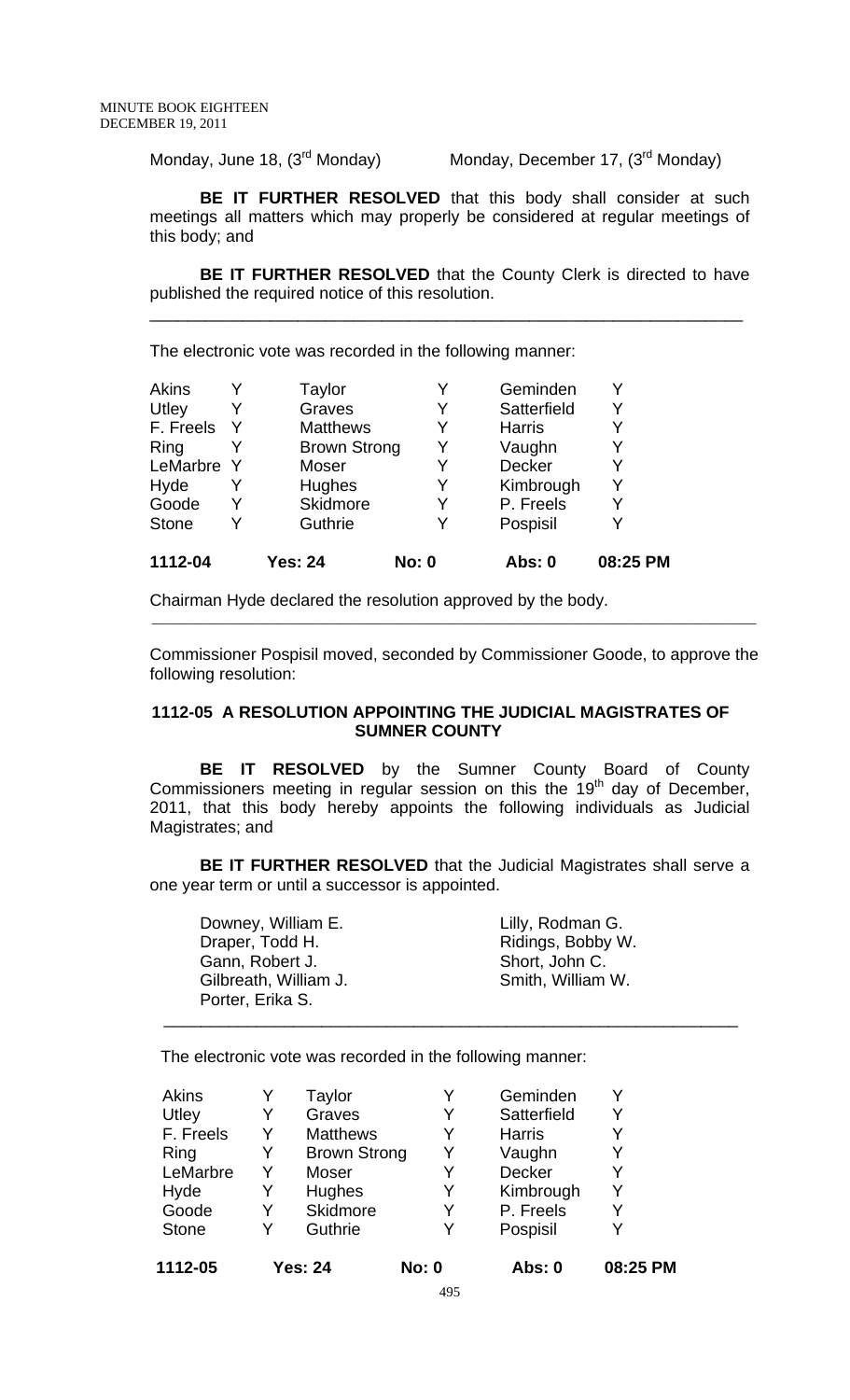Chairman Hyde declared the resolution approved by the body.

### **AD HOC FINANCIAL MANAGEMENT STUDY COMMITTEE**

\_\_\_\_\_\_\_\_\_\_\_\_\_\_\_\_\_\_\_\_\_\_\_\_\_\_\_\_\_\_\_\_\_\_\_\_\_\_\_\_\_\_\_\_\_\_\_\_\_\_\_\_\_\_\_\_\_\_\_\_\_\_\_\_\_\_\_\_\_\_\_\_\_\_\_\_\_\_\_\_\_\_\_\_\_\_\_

Commissioner Pospisil moved, seconded by Commissioner LeMarbre, to approve an extension of the meeting time of the Ad Hoc Financial Management Study Committee to March, 2012 to allow more study of the issue. The ad hoc committee was established in August, 2011.

The electronic vote was recorded in the following manner:

| 1112-18      |   | <b>Yes: 23</b>      | <b>No: 1</b> | Abs: 0        | 08:26 PM |
|--------------|---|---------------------|--------------|---------------|----------|
| <b>Stone</b> | Y | Guthrie             | Y            | Pospisil      |          |
| Goode        | Y | Skidmore            | Y            | P. Freels     |          |
| Hyde         |   | Hughes              | Y            | Kimbrough     | Y        |
| LeMarbre     | Y | Moser               | Y            | <b>Decker</b> | Y        |
| Ring         |   | <b>Brown Strong</b> | Y            | Vaughn        | N        |
| F. Freels    | Y | <b>Matthews</b>     | Y            | <b>Harris</b> |          |
| Utley        |   | Graves              | Y            | Satterfield   |          |
| Akins        |   | Taylor              | Y            | Geminden      |          |

Chairman Hyde declared the motion approved by the body.

### **BUDGET COMMITTEE**

\_\_\_\_\_\_\_\_\_\_\_\_\_\_\_\_\_\_\_\_\_\_\_\_\_\_\_\_\_\_\_\_\_\_\_\_\_\_\_\_\_\_\_\_\_\_\_\_\_\_\_\_\_\_\_\_\_\_\_\_\_\_\_\_\_\_\_\_\_\_\_\_\_\_\_\_\_\_\_\_\_\_\_\_\_\_\_

Commissioner Pospisil moved, seconded by Commissioner Goode, to approve the following resolution:

### **1112-06 A RESOLUTION ADJUSTING THE BUDGETED REVENUE AND APPROPRIATIONS TO REFLECT THE DGA GRANT AMENDMENT**

**BE IT RESOLVED** by the Sumner County Board of County Commissioners meeting in regular Session on this the  $19<sup>th</sup>$  day of December, 2011 that this body does hereby adjust the budgeted revenue and appropriations to reflect the DGA Grant Amendment as shown on the attachment herewith.

\_\_\_\_\_\_\_\_\_\_\_\_\_\_\_\_\_\_\_\_\_\_\_\_\_\_\_\_\_\_\_\_\_\_\_\_\_\_\_\_\_\_\_\_\_\_\_\_\_\_\_\_\_\_\_\_\_\_\_\_\_\_\_\_

Commissioner Hughes moved, seconded by Commissioner Kimbrough, to sever the expenditure on the Gains Hill Road project.

The electronic vote was recorded in the following manner:

| 1112-06.1    |   | <b>Yes: 10</b>      | <b>No: 14</b> | Abs: 0        | 08:37 PM |
|--------------|---|---------------------|---------------|---------------|----------|
| <b>Stone</b> | N | Guthrie             | Y             | Pospisil      | N        |
| Goode        | Y | <b>Skidmore</b>     | N             | P. Freels     | N        |
| Hyde         | N | Hughes              | Y             | Kimbrough     | Y        |
| LeMarbre Y   |   | Moser               | Y             | <b>Decker</b> | N        |
| Ring         |   | <b>Brown Strong</b> | Y             | Vaughn        | Y        |
| F. Freels    | N | <b>Matthews</b>     | Y             | <b>Harris</b> | N        |
| Utley        | N | Graves              | N             | Satterfield   | N        |
| Akins        | N | Taylor              | Ν             | Geminden      | N        |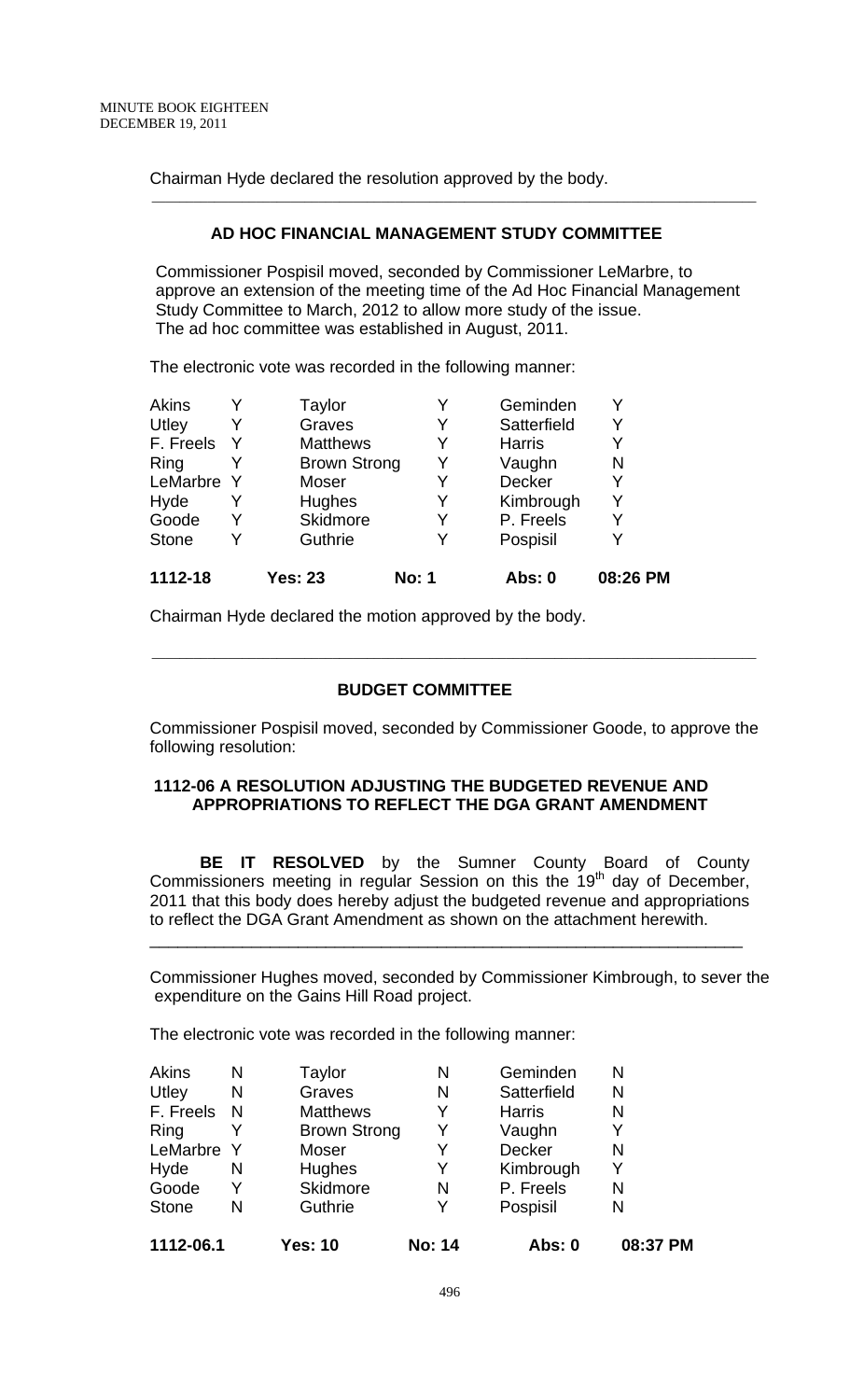Chairman Hyde declared the motion to sever failed to pass.

The electronic vote was recorded in the following manner:

|            |                     |                | Abs: 0        | 08:39 PM |
|------------|---------------------|----------------|---------------|----------|
| Y          | Guthrie             | Y              | Pospisil      |          |
| Y          | <b>Skidmore</b>     | Y              | P. Freels     |          |
| Y          | Hughes              | N              | Kimbrough     | Y        |
| LeMarbre Y | Moser               | Y              | <b>Decker</b> |          |
|            | <b>Brown Strong</b> | Y              | Vaughn        |          |
|            | <b>Matthews</b>     | Y              | <b>Harris</b> |          |
|            | Graves              | Y              | Satterfield   | Y        |
|            | Taylor              |                | Geminden      |          |
|            |                     | <b>Yes: 23</b> | <b>No: 1</b>  |          |

Chairman Hyde declared the resolution approved by the body on the first and final reading.

Commissioner Moser moved, seconded by Commissioner Stone, to approve the following resolution:

\_\_\_\_\_\_\_\_\_\_\_\_\_\_\_\_\_\_\_\_\_\_\_\_\_\_\_\_\_\_\_\_\_\_\_\_\_\_\_\_\_\_\_\_\_\_\_\_\_\_\_\_\_\_\_\_\_\_\_\_\_\_\_\_

#### **1112-07 A RESOLUTION APPROPRIATING \$9,762.82 FROM COUNTY GENERAL FUND FOR THE UNPAID COMPENSATORY AND VACATION TIME FOR DARLEAN MCDOUGAL**

**BE IT RESOLVED** by the Sumner County Board of County Commissioners meeting in regular session on this the  $19<sup>th</sup>$  day of December, 2011, that this body hereby appropriates \$9,762.82 from County General Fund payout for the unpaid compensatory and vacation time for Darlean McDougal as shown on the attachment herewith.

\_\_\_\_\_\_\_\_\_\_\_\_\_\_\_\_\_\_\_\_\_\_\_\_\_\_\_\_\_\_\_\_\_\_\_\_\_\_\_\_\_\_\_\_\_\_\_\_\_\_\_\_\_\_\_\_\_\_\_\_\_\_\_\_

Commissioner Frank Freels moved, seconded by Commissioner Graves, to amend the resolution to increase Ms. McDougal's pay by \$3,038.32 totaling \$9,762.82 (as reflected in the above-stated resolution).

The electronic vote was recorded in the following manner:

| 1112-07.1    |   | <b>Yes: 17</b>      | <b>No: 6</b> | Abs: 1        | 08:44 PM |
|--------------|---|---------------------|--------------|---------------|----------|
| <b>Stone</b> | N | Guthrie             | А            | Pospisil      | V        |
| Goode        | N | Skidmore            | Y            | P. Freels     | N        |
| Hyde         |   | Hughes              | N            | Kimbrough     | Y        |
| LeMarbre     |   | Moser               | N            | <b>Decker</b> | Y        |
| Ring         |   | <b>Brown Strong</b> | Y            | Vaughn        | N        |
| F. Freels    |   | <b>Matthews</b>     | Y            | <b>Harris</b> |          |
| Utley        | Y | Graves              | Y            | Satterfield   | Y        |
| Akins        |   | Taylor              |              | Geminden      |          |

Chairman Hyde declared the amendment approved by the body.

The electronic vote was recorded on the main motion as amended in the following manner:

| Akins     | Taylor              |     | Geminden    |  |
|-----------|---------------------|-----|-------------|--|
| Utley     | Graves              | v   | Satterfield |  |
| F. Freels | <b>Matthews</b>     |     | Harris      |  |
| Ring      | <b>Brown Strong</b> |     | Vaughn      |  |
|           |                     | 497 |             |  |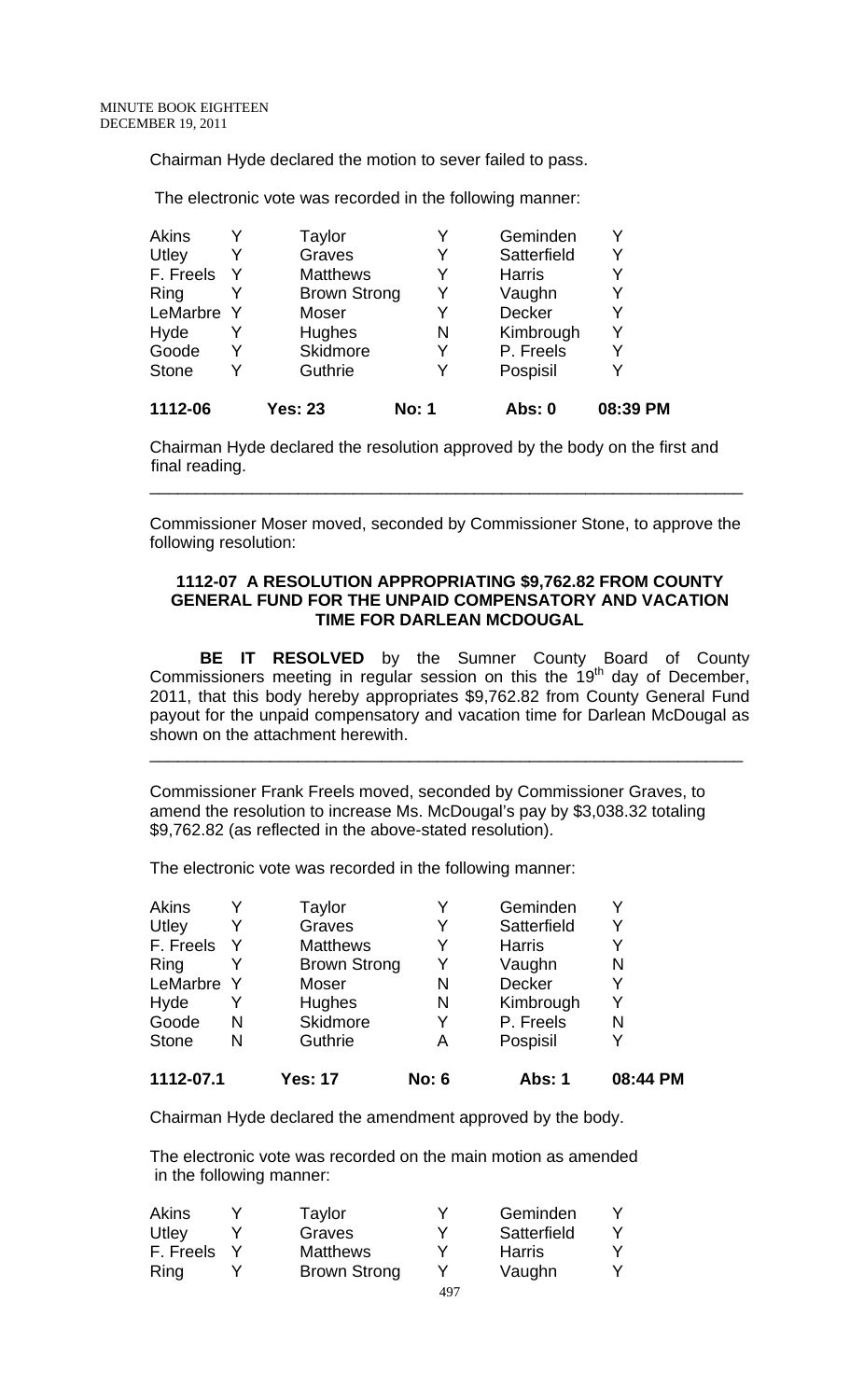| 1112-07      |   | <b>Yes: 19</b> | <b>No: 4</b> | <b>Abs: 1</b> | 08:45 PM |
|--------------|---|----------------|--------------|---------------|----------|
| <b>Stone</b> | N | Guthrie        | А            | Pospisil      |          |
| Goode        | N | Skidmore       | v            | P. Freels     |          |
| Hyde         |   | <b>Hughes</b>  | v            | Kimbrough     |          |
| LeMarbre Y   |   | Moser          | N            | Decker        |          |

Chairman Hyde declared the resolution approved by the body as amended on the first and final reading.

\_\_\_\_\_\_\_\_\_\_\_\_\_\_\_\_\_\_\_\_\_\_\_\_\_\_\_\_\_\_\_\_\_\_\_\_\_\_\_\_\_\_\_\_\_\_\_\_\_\_\_\_\_\_\_\_\_\_\_\_

Commissioner Moser moved, seconded by Commissioner Matthews, to approve the following resolution:

### **1112-08 A RESOLUTION APPROPRIATING \$33,500.00 FROM JUDICIAL SECURITY RESERVE FUND FOR COURTROOM SECURITY CAMERAS AND PANELS FOR COURTROOM SECURITY**

**BE IT RESOLVED** by the Sumner County Board of County Commissioners meeting in regular session on this the  $19<sup>th</sup>$  day of December, 2011, that this body hereby appropriates \$33,500.00 from the Judicial Security Reserve Fund for Courtroom Security Cameras and Panels for Circuit Court Clerk/General Sessions/Juvenile Courtrooms as shown on the attachment herewith.

\_\_\_\_\_\_\_\_\_\_\_\_\_\_\_\_\_\_\_\_\_\_\_\_\_\_\_\_\_\_\_\_\_\_\_\_\_\_\_\_\_\_\_\_\_\_\_\_\_\_\_\_\_\_\_\_\_\_\_\_\_\_\_\_

The electronic vote was recorded in the following manner:

| Akins        |    | Taylor              |              | Geminden      |          |
|--------------|----|---------------------|--------------|---------------|----------|
| Utley        | Y  | Graves              | Y            | Satterfield   | Y        |
| F. Freels    | -Y | <b>Matthews</b>     | Y            | <b>Harris</b> |          |
| Ring         |    | <b>Brown Strong</b> |              | Vaughn        |          |
| LeMarbre     | Y  | Moser               | Y            | <b>Decker</b> |          |
| Hyde         | Y  | Hughes              | Y            | Kimbrough     | Y        |
| Goode        | Y  | Skidmore            | Y            | P. Freels     |          |
| <b>Stone</b> | Y  | Guthrie             |              | Pospisil      |          |
| 1112-08      |    | <b>Yes: 24</b>      | <b>No: 0</b> | Abs: 0        | 08:46 PM |

Chairman Hyde declared the resolution approved by the body on the first and final reading.

\_\_\_\_\_\_\_\_\_\_\_\_\_\_\_\_\_\_\_\_\_\_\_\_\_\_\_\_\_\_\_\_\_\_\_\_\_\_\_\_\_\_\_\_\_\_\_\_\_\_\_\_\_\_\_\_\_\_\_\_\_\_

### **RULES AND PROCEDURES**

Commissioner Ring introduced the following resolution and moved for approval. Commissioner Taylor seconded the motion.

### **1112-11 A RESOLUTION ADOPTING THE STANDING RULES AND PROCEDURES FOR THE COMMISSIONERS OF SUMNER COUNTY**

 **BE IT RESOLVED** by the Sumner County Board of County Commissioners meeting in regular session on this the  $19<sup>th</sup>$  day of December, 2011 that this body does hereby adopt the Standing Rules and Procedures for the Commissioners of Sumner County.

\_\_\_\_\_\_\_\_\_\_\_\_\_\_\_\_\_\_\_\_\_\_\_\_\_\_\_\_\_\_\_\_\_\_\_\_\_\_\_\_\_\_\_\_\_\_\_\_\_\_\_\_\_\_\_\_\_\_\_\_\_\_\_\_

The electronic vote was recorded in the following manner: